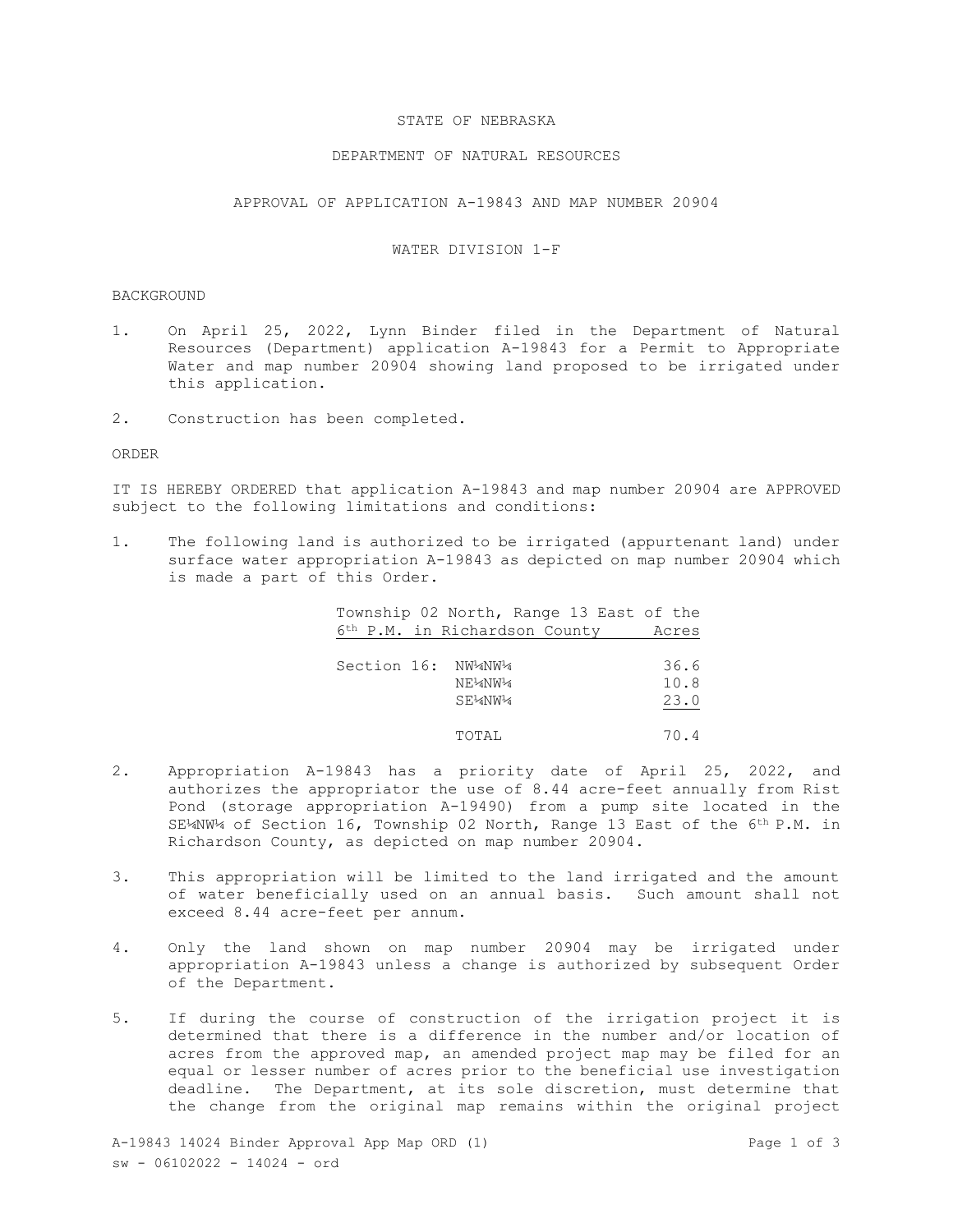concept and does not violate any rules and/or statutes and will not harm another appropriator. The amended map may then be approved by Order of the Department for an equal or lesser number of acres of land or amount of water than originally granted.

- 6. A measuring device, approved by the Department, is required.
- 7. The appropriator must comply with all relevant statutes. The statutes include, but are not limited to, the following:
	- A. Notify the Department of any change in ownership or address.
	- B. Notify the Department of the name and address of the person responsible for the use of the water appropriation (this may include farm managers, tenants, or relatives that actually apply the water to the approved use).
- 8. The appropriator must comply with the following deadlines:
	- A. The appropriator must proceed diligently with the construction unless interrupted by some unavoidable and natural cause.
	- B. The appropriation is not considered perfected until water has been beneficially applied for the purpose stated in this Order. The water appropriated under A-19843 must be beneficially used by September 1, 2025.
- 9. After September 1, 2025, a field investigation will be conducted to determine the lands where water has been beneficially applied.
	- A. If the entire appropriation is found to have water beneficially applied, a Certificate of Perfected Appropriation will be issued by the Department for A-19843.
	- B. If a portion of the appropriation is found to have had water beneficially applied within the original project concept the Department may, at its discretion, modify the project map and land listing to represent the conditions found during the field investigation. The number of acres and diversion rate determined by the Department will not exceed what is granted by this Order. A Certificate of Perfected Appropriation specifying the final number of acres, location of acres and diversion rate will be issued by the Department for A-19843.
	- C. If no portion of the appropriation is found to have water beneficially applied, the Department will issue an Order of Cancellation in Full for A-19843.

# ADDITIONAL INFORMATION

Failure to comply with all laws and regulations pertaining to surface water appropriations, any orders issued by the Director of the Department of Natural Resources, or the provisions of this Order may result in the cancellation of the appropriation, temporary closing of the appropriation, administrative penalty, criminal prosecution, or any combination thereof.